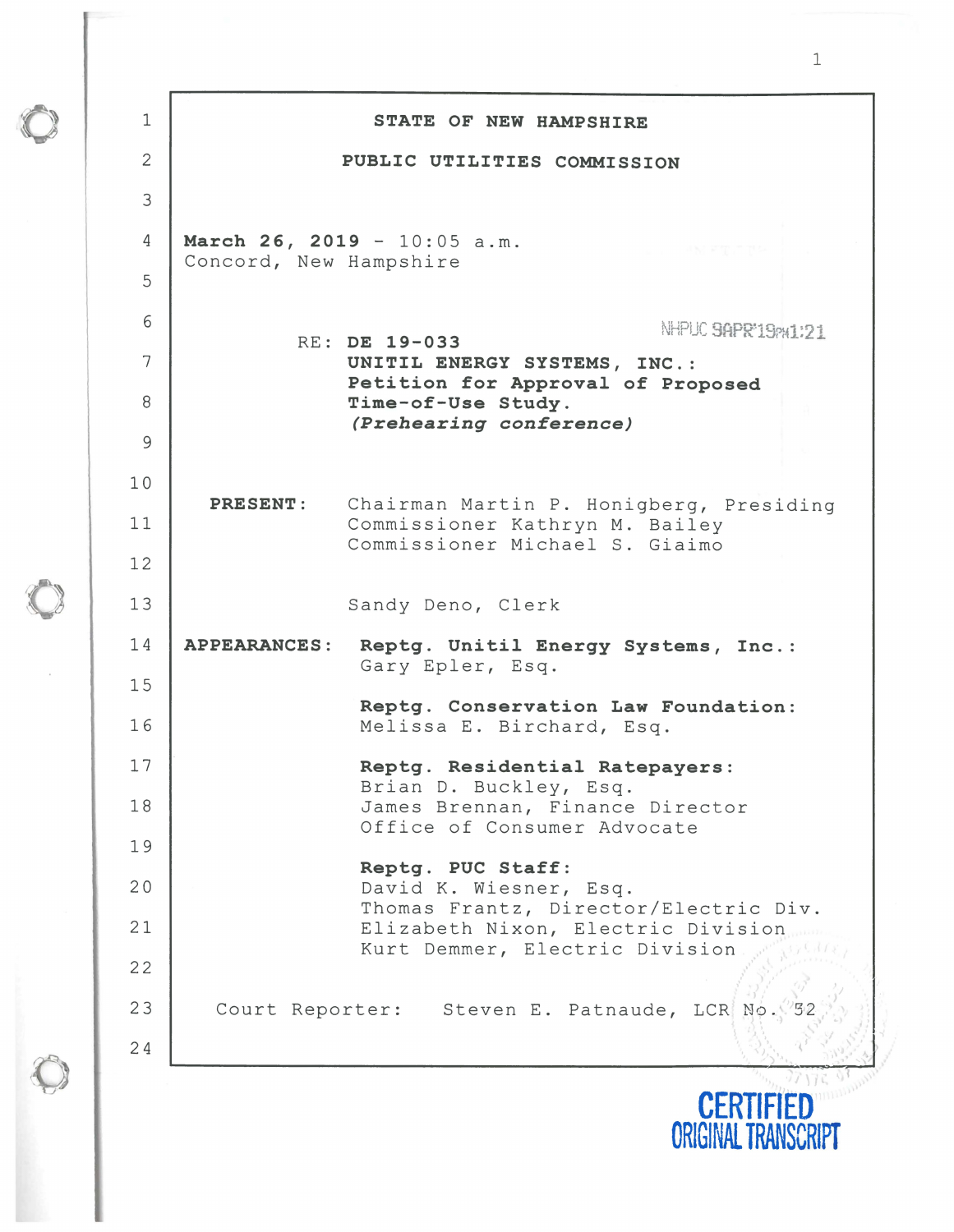| $\mathbf 1$    |                                        |               |
|----------------|----------------------------------------|---------------|
| $\mathbf{2}$   | INDEX                                  |               |
| 3              |                                        | PAGE NO.      |
| $\sqrt{4}$     | STATEMENTS OF PRELIMINARY POSITION BY: |               |
| 5              | Mr. Epler                              | 5, 14         |
| $\epsilon$     | Ms. Birchard                           | $\sqrt{6}$    |
| $\overline{7}$ | Mr. Buckley                            | $\mathcal{G}$ |
| $\,8\,$        | Mr. Wiesner                            | $13$          |
| $\overline{9}$ |                                        |               |
| $10$           | QUESTIONS BY:                          |               |
| $11$           | Chairman Honigberg                     | 17            |
| $1\,2$         |                                        |               |
| 13             |                                        |               |
| 14             |                                        |               |
| 15             |                                        |               |
| 16             |                                        |               |
| $17$           |                                        |               |
| $1\,8$         |                                        |               |
| 19             |                                        |               |
| 20             |                                        |               |
| 21             |                                        |               |
| 22             |                                        |               |
| 23             |                                        |               |
| 24             |                                        |               |
|                |                                        |               |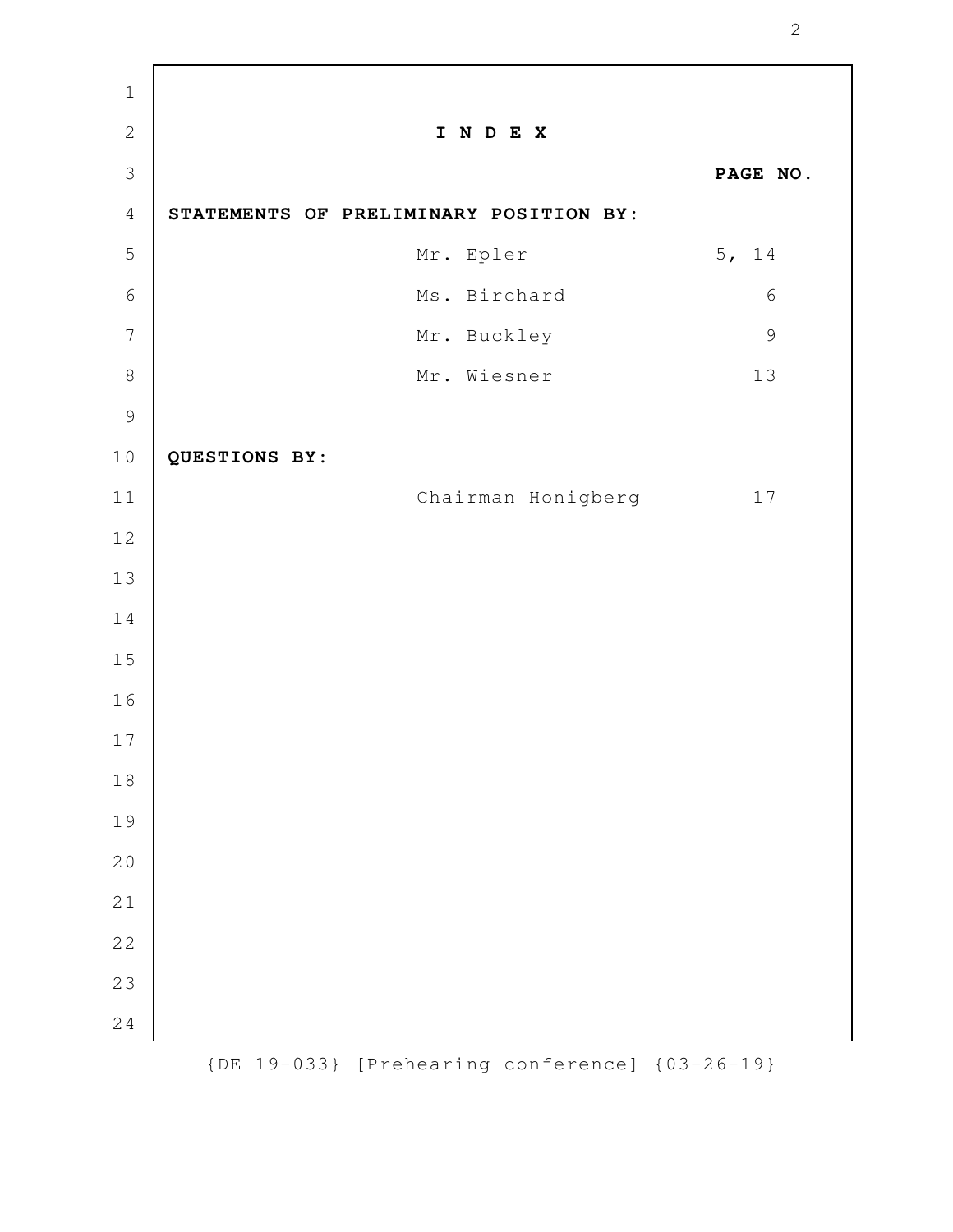| $\mathbf 1$    | PROCEEDING                                      |
|----------------|-------------------------------------------------|
| $\mathbf{2}$   | CHAIRMAN HONIGBERG: We are here this            |
| 3              | morning in Docket 19-033, which is a Unitil     |
| 4              | Energy Systems filing, regarding a proposal to  |
| 5              | have a Time-of-Use study. We're here for a      |
| 6              | prehearing conference. Following that, there    |
| $\overline{7}$ | will be a technical session.                    |
| $8\,$          | Before we do anything else, let's               |
| $\mathsf 9$    | take appearances.                               |
| 10             | MR. EPLER: Thank you, Mr. Chairman,             |
| 11             | Commissioners. My name is Gary Epler,           |
| 12             | appearing on behalf of Unitil Energy Systems.   |
| 13             | And with me this morning, to my right, is Rob   |
| 14             | Furino, who's Vice President of Unitil and a    |
| 15             | Director of Energy Contracts; and then to his   |
| 16             | right are two gentlemen who are advising        |
| 17             | Unitil, they're both from Concentric Energy     |
| 18             | Advisors, Ben Davis and Greg Therrien; and then |
| 19             | right behind me, here, is Justin Eisfeller,     |
| 20             | he's with Unitil, Vice President of Information |
| 21             | Technology.                                     |
| 22             | Thank you.                                      |
| 23             | MS. BIRCHARD: Melissa Birchard, good            |
| 24             | morning, with Conservation Law Foundation.      |
|                | {DE 19-033} [Prehearing conference] {03-26-19}  |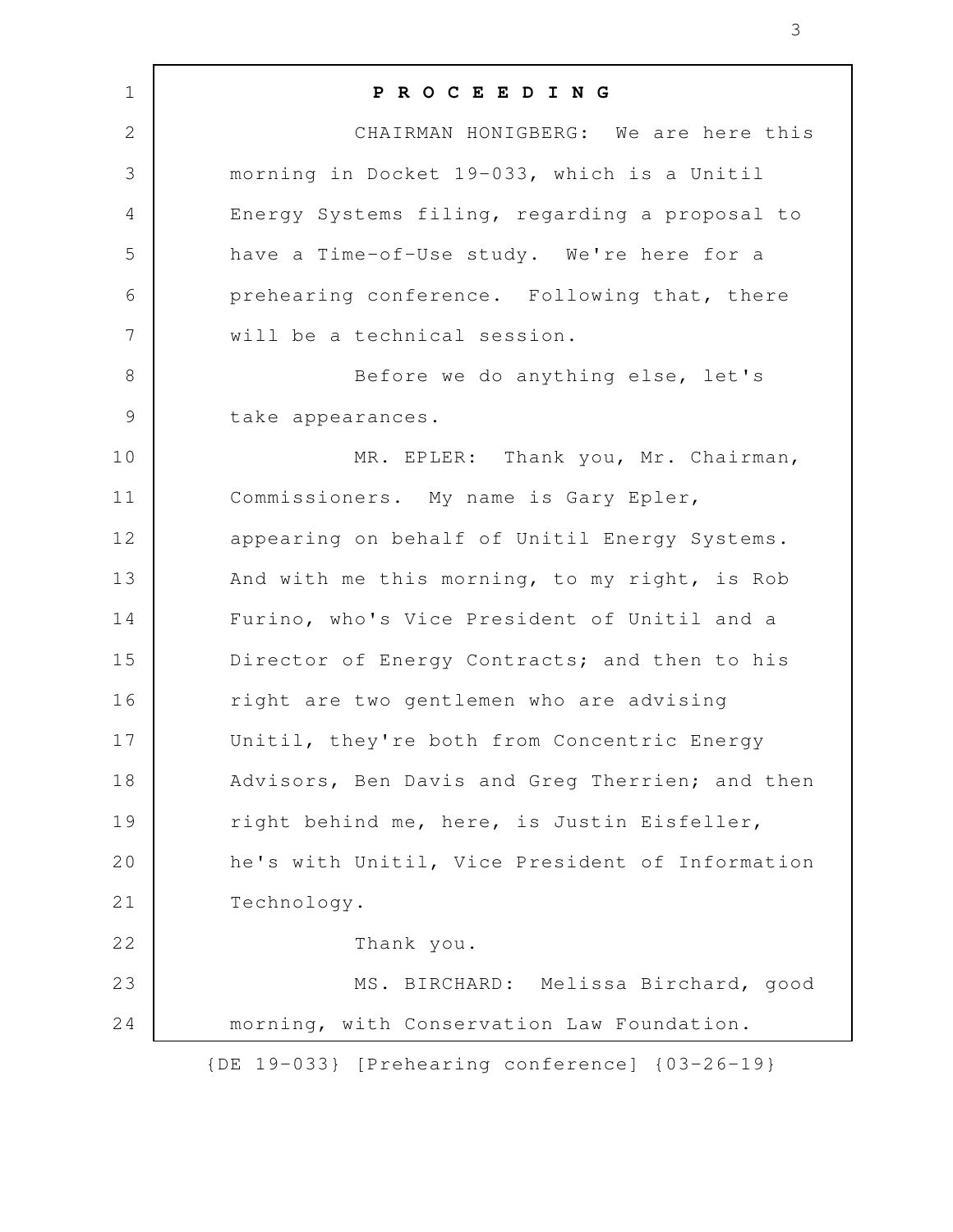MR. BUCKLEY: Good morning, Mr. Chairman and Commissioners. My name is Brian D. Buckley. I am the Staff Attorney with the New Hampshire Office of the Consumer Advocate here representing the residential ratepayers. To my left is Mr. James Brennan, Director of Finance with the New Hampshire OCA. MR. WIESNER: Mr. Chairman, Commissioners, good morning. I'm David Wiesner, Attorney for Commission Staff. With me are Tom Frantz, Director of the Electric Division; and Kurt Demmer and Liz Nixon, also of the Election Division. CHAIRMAN HONIGBERG: All right. Let's talk intervention first. Everybody I assume has Ms. Birchard's motion. Any objection to CLF's intervention? MR. EPLER: No objection. CHAIRMAN HONIGBERG: Anyone? [No verbal response.] CHAIRMAN HONIGBERG: All right. That Motion to Intervene is granted. Any preliminary matters we need to take up before we hear from the parties? {DE 19-033} [Prehearing conference] {03-26-19} 1 2 3 4 5 6 7 8 9 10 11 12 13 14 15 16 17 18 19 20 21 22 23 24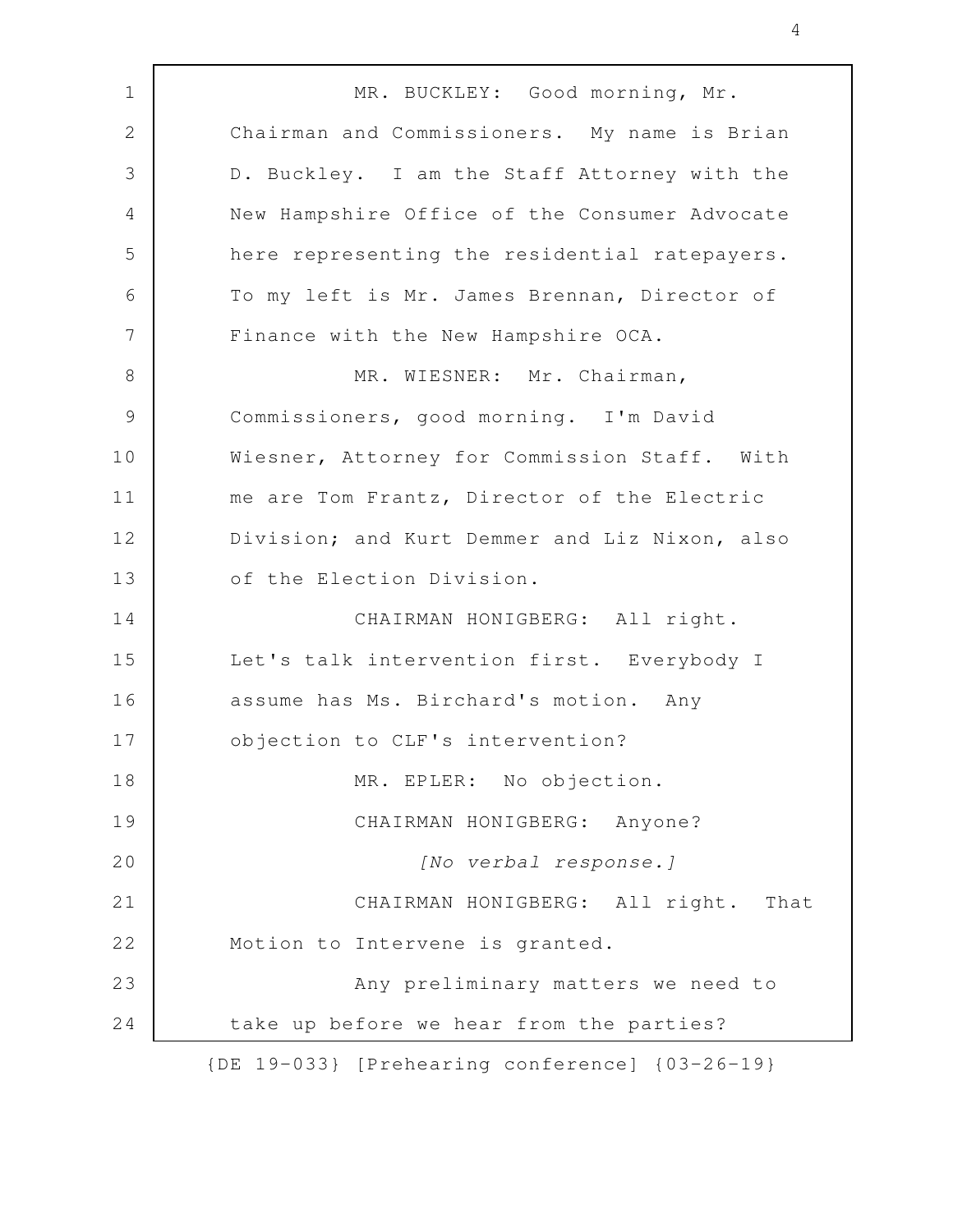| $\mathbf 1$     | [No verbal response.]                           |
|-----------------|-------------------------------------------------|
| $\mathbf{2}$    | CHAIRMAN HONIGBERG: Seeing none.                |
| $\mathfrak{Z}$  | Mr. Epler, why don't you start us off.          |
| $\overline{4}$  | MR. EPLER: Sure. Thank you --                   |
| 5               | CHAIRMAN HONIGBERG: Off the record.             |
| 6               | [Brief off-the-record discussion                |
| $7\phantom{.0}$ | ensued.]                                        |
| $8\,$           | MR. EPLER: Thank you, Mr. Chairman              |
| $\mathcal{G}$   | and Commissioners. I'll be brief.               |
| 10              | This filing is Unitil's proposal to             |
| 11              | comply with the requirement that came out of    |
| 12              | the Commission's Net Metering Order in Docket   |
| 13              | 16-576. As the Commission may recall, Unitil    |
| 14              | had performed a pilot, a Time-of-Use pilot back |
| 15              | in 2011, and filed a report with the            |
| 16              | Commission. There was a significant amount of   |
| 17              | information that we learned from that pilot.    |
| 18              | And so, this is an attempt to build on that.    |
| 19              | And so, to use the information that we already  |
| 20              | learned, and to take advantage of our metering  |
| 21              | infrastructure and some changes that we're      |
| 22              | moving along in net metering infrastructure,    |
| 23              | and to do it in a cost-effective manner, and to |
| 24              | hopefully move us in the direction of being     |
|                 | {DE 19-033} [Prehearing conference] {03-26-19}  |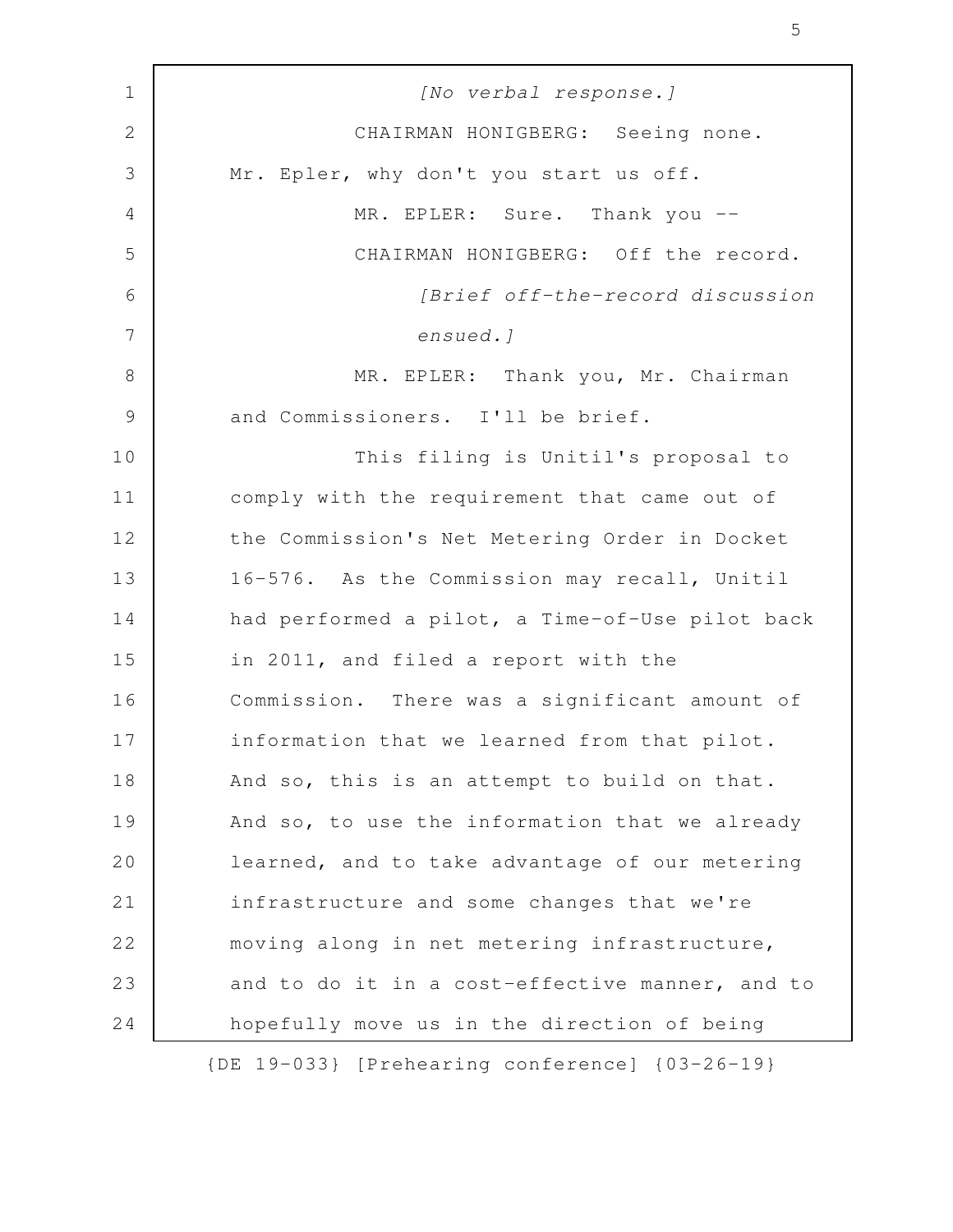able to implement a time-of-use pricing structure. If you have more detailed questions, Mr. Rob Furino, we've submitted testimony detailing the pilot, and Mr. Furino is available here if there are any particular questions you have. Thank you. CHAIRMAN HONIGBERG: Thank you, Mr. Epler. Ms. Birchard. MS. BIRCHARD: Thank you. Again, Melissa Birchard, for Conservation Law Foundation. CLF applauds Unitil for its efforts both in the 2011 pilot and now to move forward with time-of-use rates. We do have a number of initial concerns, the first being procedural. Which is that, as Mr. Epler pointed out, the Commission did order Unitil to produce a pilot in Docket DE 16-576. In fact, I believe the implementation date for that pilot was slated to have been December 2018. That date has passed. There is no pilot proposed in that particular docket. However, Unitil has opened {DE 19-033} [Prehearing conference] {03-26-19} 1 2 3 4 5 6 7 8 9 10 11 12 13 14 15 16 17 18 19 20 21 22 23 24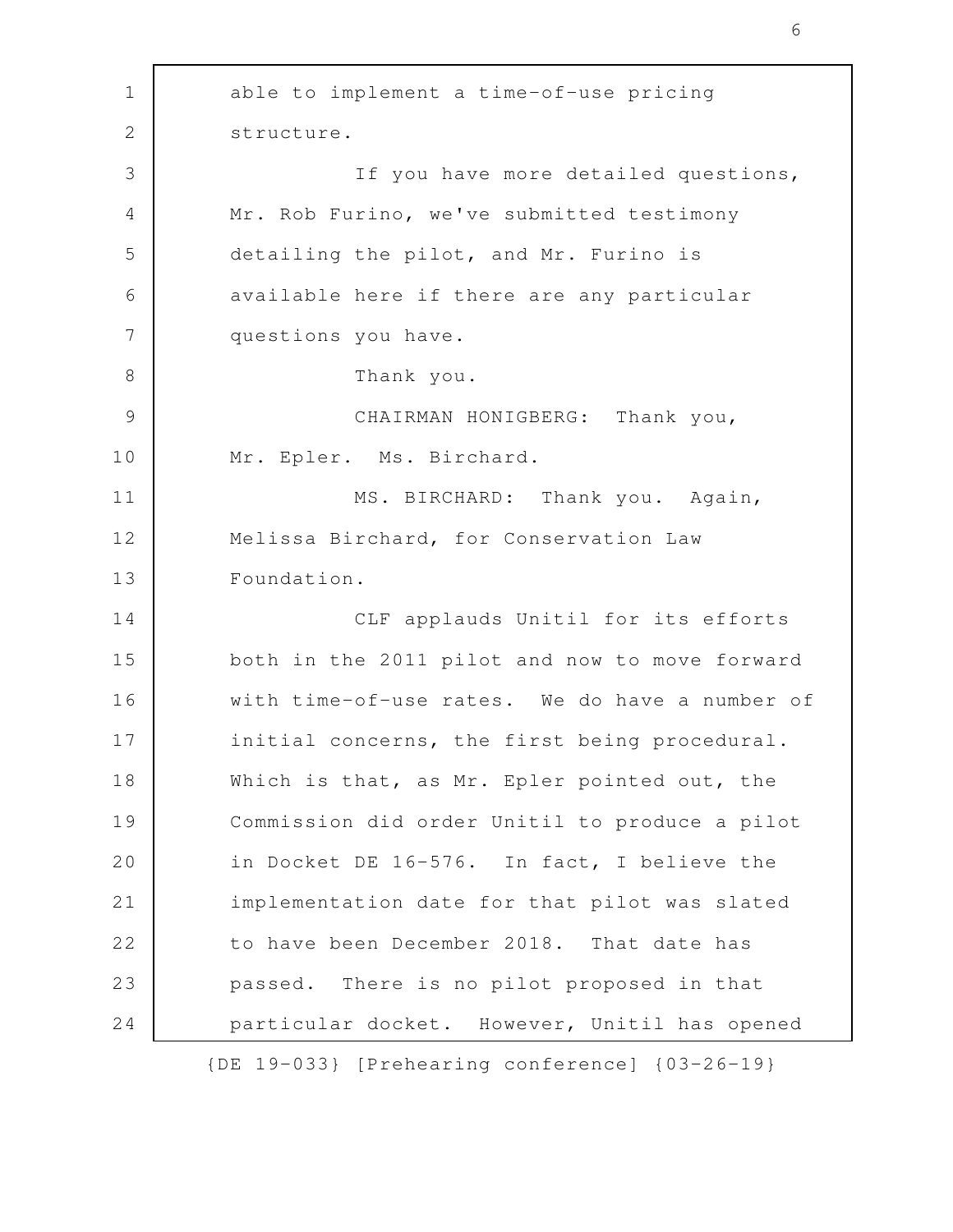this new docket for its Time-of-Use proposal. While, again, we applaud that effort, there's a concern that the Commission also ordered stakeholders to have input into the development of the pilot in Docket DE 16-576. You can see here there's only one intervenor, myself, in this particular docket, whereas there are many other intervenors in DE 16-576. So, there is a concern that there isn't, you know, the duplication of efforts, the appearance at least of avoiding that kind of stakeholder input that the Commission had ordered in that docket is a concern. In addition, that docket was slated to initiate a pilot. This docket is proposing a tabletop study. So, this gets into more of a substantive concern than a procedural concern. Which is to say that, again, Unitil did an excellent effort in 2011 to learn from an initial pilot. If Unitil feels that a pilot - that its prior pilot in some way satisfied the requirements of Order -- I think it was 26,029 in Docket DE 16-576, then I'd welcome them to put that forward and to suggest that, rather 1 2 3 4 5 6 7 8 9 10 11 12 13 14 15 16 17 18 19 20 21 22 23 24

{DE 19-033} [Prehearing conference] {03-26-19}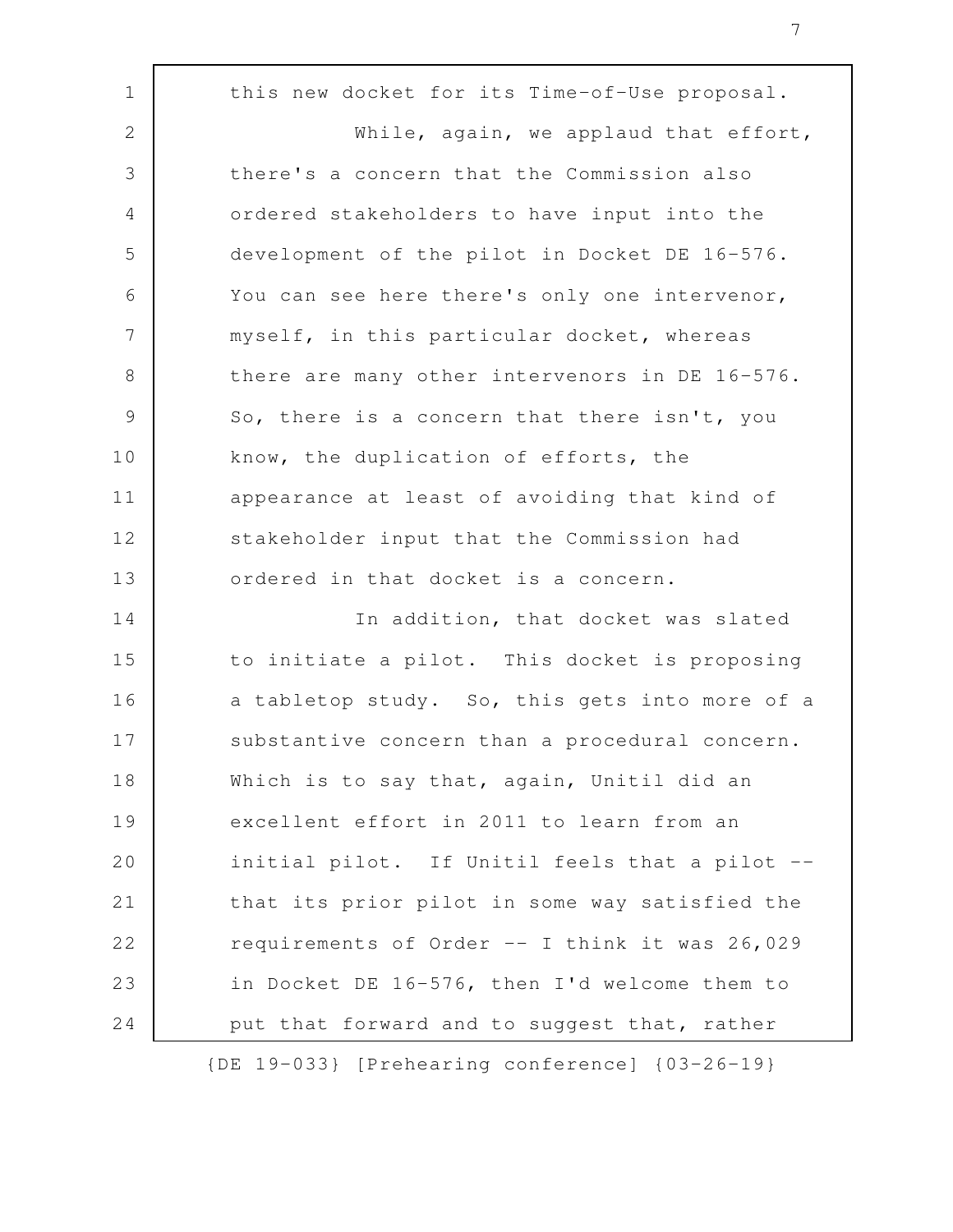than moving forward with a pilot at this time, they would like to move forward with an actual Time-of-Use proposal. But what we have here is not a commitment to roll out time-of-use rates on a certain schedule, or at any time really, but rather a proposal to conduct a tabletop study. So, we're moving backwards, it seems to me. We had a pilot. Now, we're going to a tabletop study, which doesn't implement anything at all, even in a geographic area that's limited, or I believe some other way that would be defined within the scope of a pilot, instead we're moving just to a tabletop study at the expense of ratepayers without a commitment to eventually rolling something out. So, if Unitil believes that it has satisfied the pilot stage, we would urge them to commit, to not just charging ratepayers for a tabletop study, but moving forward with time-of-use rates. You know, this is a modern era. Utilities should be expected to offer their customers modern rates. That concludes my comments. Thank 1 2 3 4 5 6 7 8 9 10 11 12 13 14 15 16 17 18 19 20 21 22 23 24

{DE 19-033} [Prehearing conference] {03-26-19}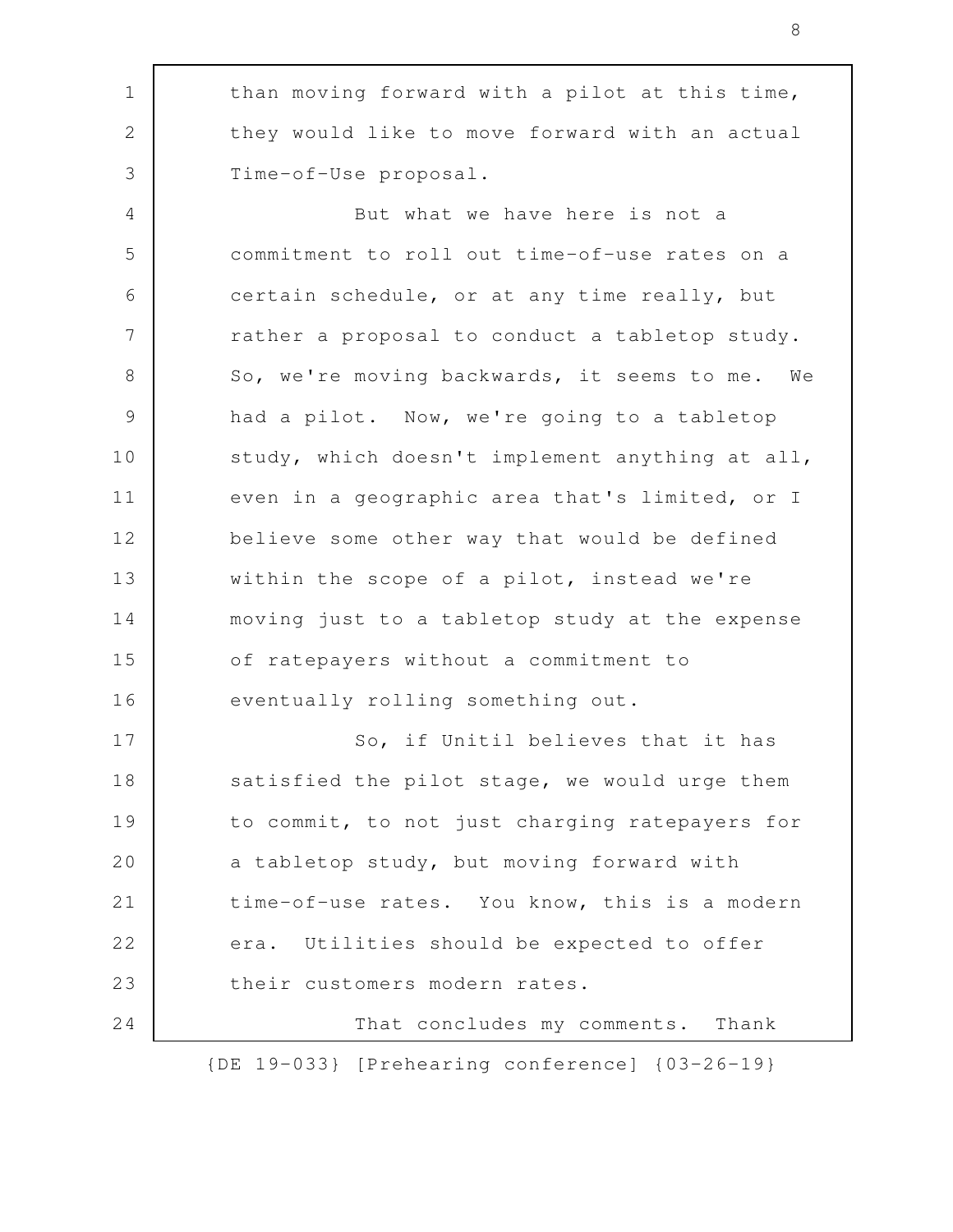| $\mathbf 1$    | you.                                            |
|----------------|-------------------------------------------------|
| 2              | CHAIRMAN HONIGBERG: Mr. Buckley,                |
| 3              | whom I sense we haven't seen recently.          |
| $\overline{4}$ | MR. BUCKLEY: It's been quite a                  |
| 5              | while, actually. Yes, Mr. Chairman.             |
| 6              | So, the Office of the Consumer                  |
| 7              | Advocate is still evaluating the issues         |
| $8\,$          | presented in the instant Petition. And while    |
| $\mathcal{G}$  | we appreciate that Unitil has incorporated some |
| 10             | of the feedback received from stakeholders in   |
| 11             | the latest iteration of their pilot, we note    |
| 12             | three initial concerns for the Commission,      |
| 13             | including: First, and this echoes somewhat      |
| 14             | what CLF has noted, what the Company has set    |
| 15             | forth, essentially a tabletop analysis to       |
| 16             | evaluate bill impacts of various time-varying   |
| 17             | rate designs, along with other qualitative      |
| 18             | questions presented in the testimony, looks a   |
| 19             | lot more like a study than a pilot, since it    |
| 20             | has no control group, no customer engagement    |
| 21             | component, and no clear pathway towards         |
| 22             | real-world application. For these reasons,      |
| 23             | what the Company has put forth, in what I'll    |
| 24             | describe today as their "initial" testimony in  |
|                | {DE 19-033} [Prehearing conference] {03-26-19}  |

Г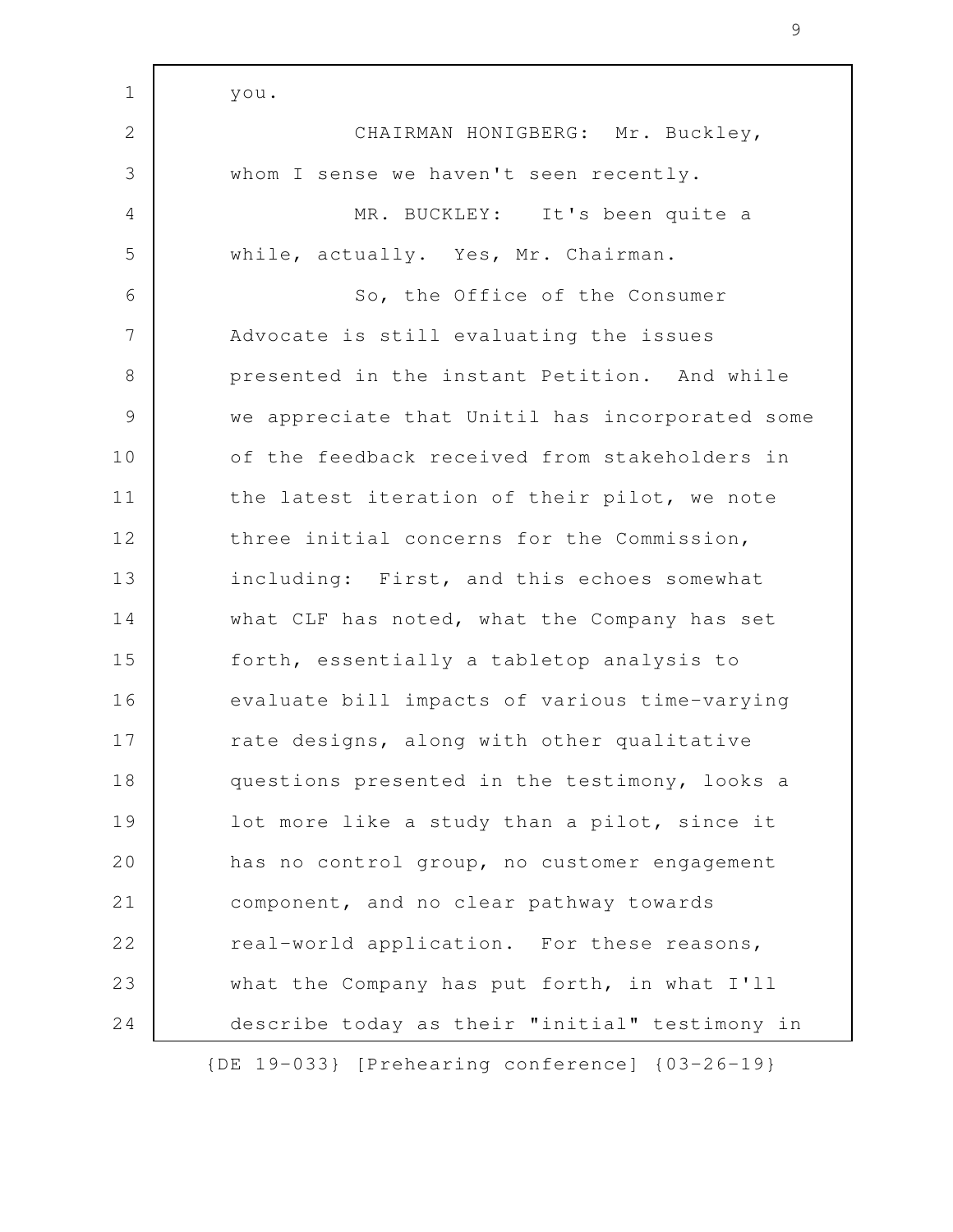| $\mathbf 1$    | this docket, arguably does not satisfy the        |
|----------------|---------------------------------------------------|
| $\mathbf{2}$   | direction of the Commission in its Net Metering   |
| 3              | Order.                                            |
| $\overline{4}$ | Second, the Company proposes that                 |
| 5              | their tabletop analysis of bill impacts           |
| 6              | associated with the various iterations of         |
| 7              | time-varying rates will cost ratepayers half a    |
| 8              | million dollars. This figure does not pass the    |
| $\mathcal{G}$  | laugh test, given that our consultant, in a       |
| 10             | recent case before the Commission, helped         |
| 11             | design an actual time-varying rate model that     |
| 12             | was based entirely on cost causation, and was     |
| 13             | the subject of rather extensive negotiation and   |
| 14             | collaboration between many parties for several    |
| 15             | months for a mere fraction of the cost.           |
| 16             | Third, the original proposal                      |
| 17             | submitted by the Company to the working group     |
| 18             | suggested the use of interval data collection     |
| 19             | capabilities the Company already has for about    |
| 20             | 3,000 of its customer meters in a way that        |
| 21             | might have actually informed the marginal costs   |
| 22             | to the system of a net metered customer versus    |
| 23             | a non-net metered customer. From the OCA's        |
| 24             | perspective, this was the most valuable part of   |
|                | $[DF 10-033]$ $[Drohosning 200form]$ $[03-26-19]$ |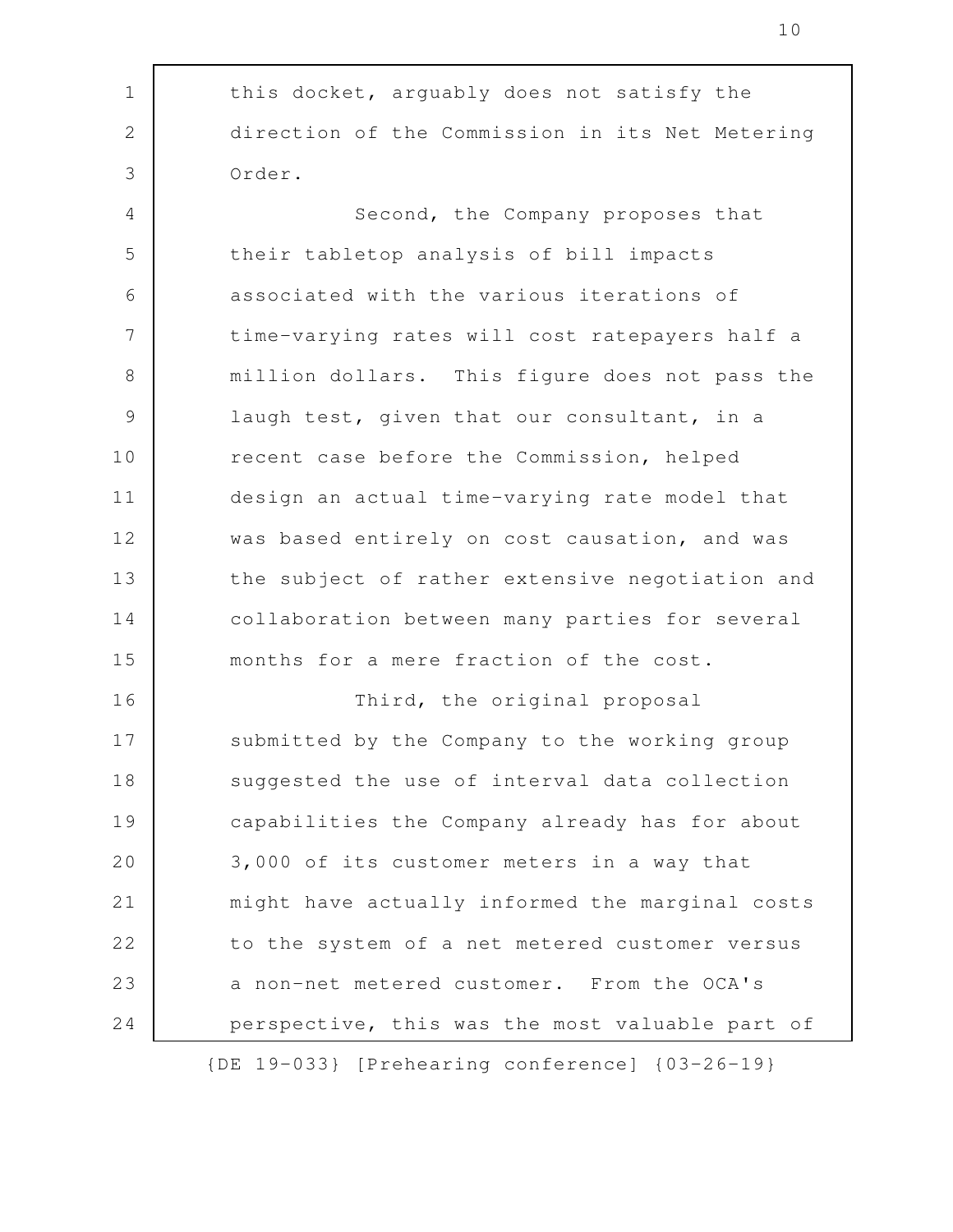what Unitil was proposing, and it appears to have been left on the editing room floor. Unitil is the only regulated electric distribution utility in New Hampshire that can leverage its existing investments in advanced metering infrastructure to undertake such an analysis, and has the potential even to treat this pilot as a first step in a systemwide, opt-out embrace of innovative rate designs, like peak time rebates that have proven successful in other jurisdictions with interval metering capabilities. From the OCA's perspective, it is a major missed opportunity for New Hampshire's ratepayers for it not to do so. Finally, as an aside, I want to note today that for the record that the Company filed this Petition and related testimony the day before they had been instructed to arrive at a working group meeting with an updated TOU pilot proposal that incorporated at least some of the stakeholder feedback they had received on their previous proposal. We understand that 1 2 3 4 5 6 7 8 9 10 11 12 13 14 15 16 17 18 19 20 21 22 23

the TOU pilot process is lagging quite far

24

{DE 19-033} [Prehearing conference] {03-26-19}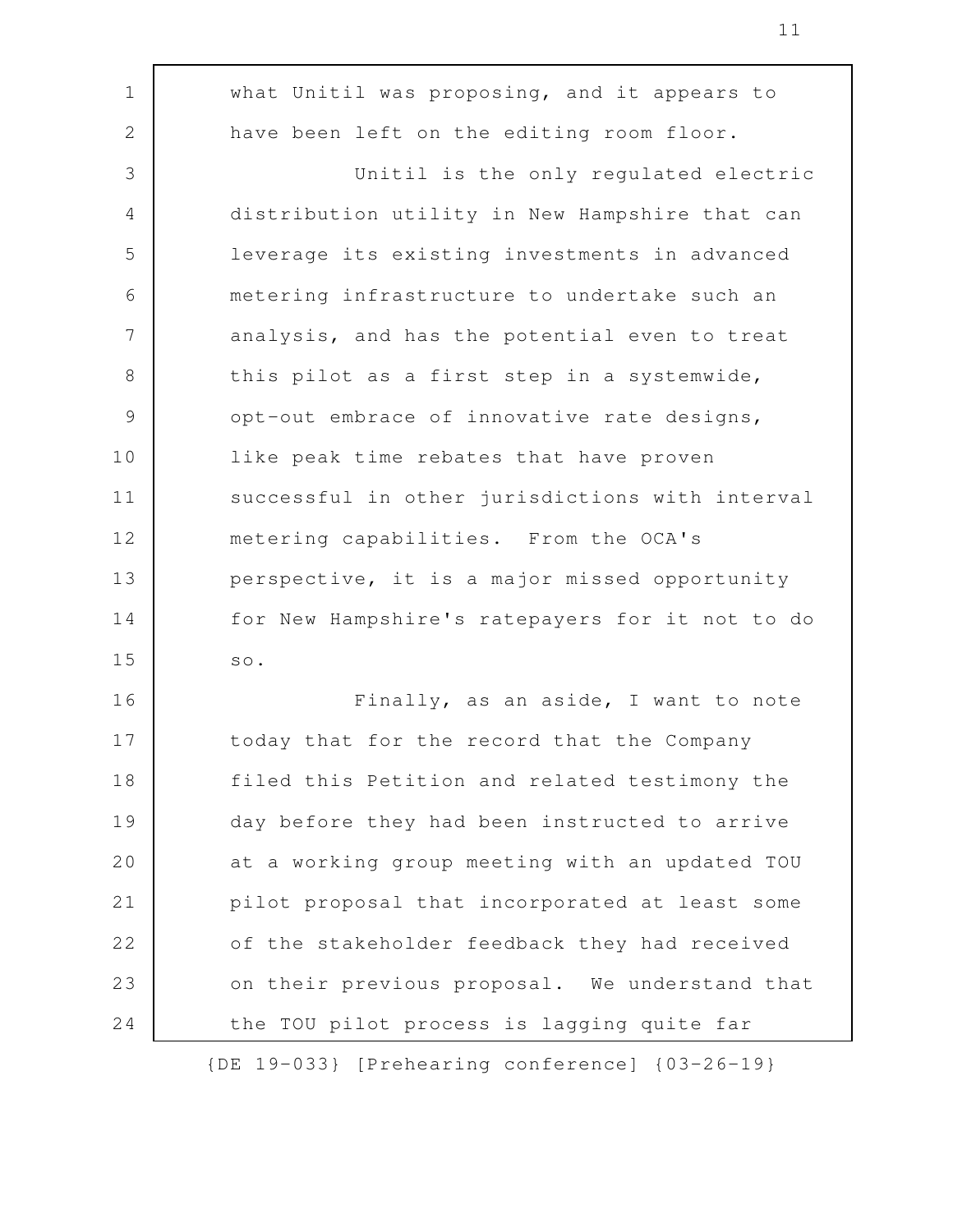behind the timeline the Commission suggested in its Net Metering Order, but the filing of this Petition the day before the Company was supposed to present another version of their proposal for stakeholder review and input shows a flagrant disregard for the collaborative process that the Commission envisioned in their Net Metering Order. It's also worth noting, as CLF had, that the TOU working group typically fills this room with stakeholders, while the instant docket has drawn only the Company, Staff, the OCA, and CLF. Now, in spite of the concerns I've just expressed relative to the shortcoming of the proposal and the procedural posture through which it landed with the Commission in the instant docket, we do think there is a lot of potential in this docket for the Company and stakeholders to develop a pilot that continues the Company's targeted and deliberate rollout of interval metering infrastructure and communication capabilities in a way that provide net benefits to New Hampshire's 1 2 3 4 5 6 7 8 9 10 11 12 13 14 15 16 17 18 19 20 21 22 23 24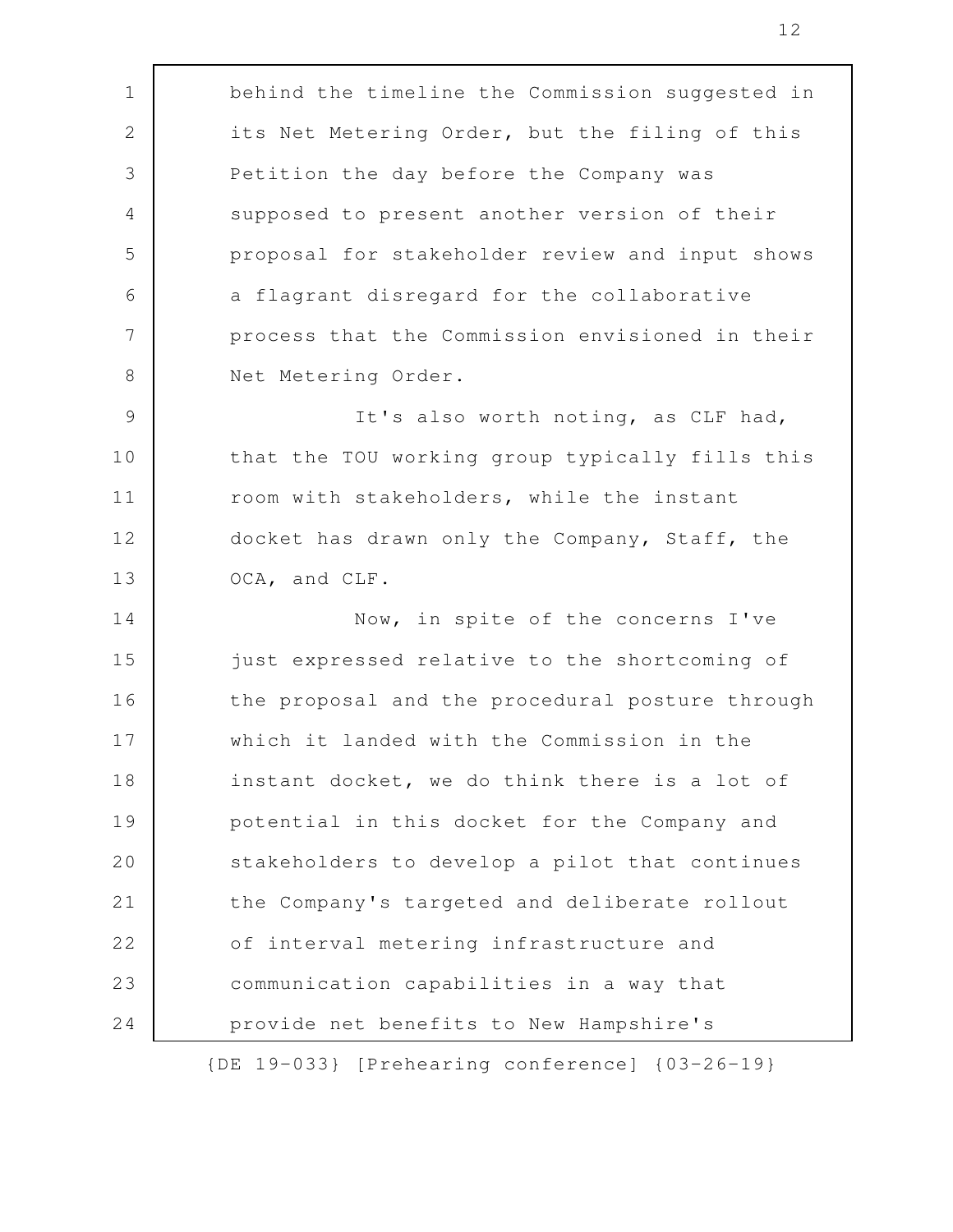| $\mathbf 1$     | ratepayers. And we look forward to working              |
|-----------------|---------------------------------------------------------|
| $\mathbf{2}$    | with Staff, the Company, and the intervenors to         |
| 3               | ensure this is the case.                                |
| $\overline{4}$  | Thank you.                                              |
| 5               | CHAIRMAN HONIGBERG: Mr. Wiesner.                        |
| 6               | MR. WIESNER: Thank you, Mr.                             |
| $7\phantom{.0}$ | Chairman.                                               |
| $8\,$           | Staff has begun to review the                           |
| $\mathcal{G}$   | Company's proposal. And we look forward to              |
| 10              | working with the parties to address many of the         |
| 11              | questions that we have, beginning with this             |
| 12              | technical session and through the discovery             |
| 13              | process as it unfolds.                                  |
| 14              | We share some of the concerns that                      |
| 15              | you've heard from others. We do note that this          |
| 16              | is a study approach, rather than a pilot. I             |
| 17              | think we're open to considering that. But, you          |
| 18              | know, it is important that it meet the                  |
| 19              | requirements of the net meeting order, which            |
| 20              | had a particular focus on distributed                   |
| 21              | generation, and we want to explore with the             |
| 22              | Company further how it will do that.                    |
| 23              | We do recognize that the Company                        |
| 24              | believes that it has proposed an approach that          |
|                 | $\{DE\ 19-033\}$ [Prehearing conference] $\{03-26-19\}$ |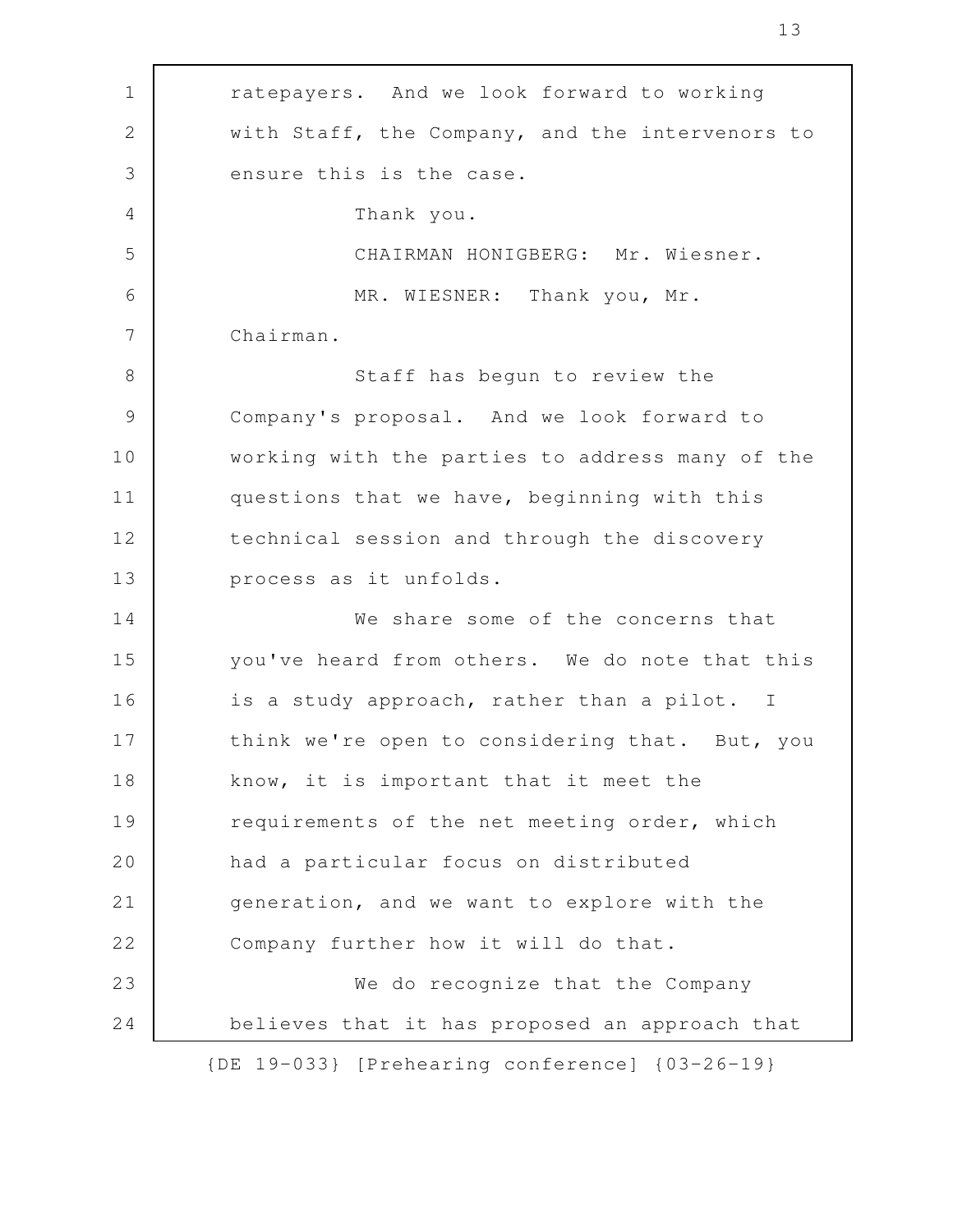| $\mathbf 1$   | may be more cost-effective and timely than a    |
|---------------|-------------------------------------------------|
| $\mathbf{2}$  | full-blown pilot, effectively a virtual pilot,  |
| 3             | if you will. But we do have concerns about the  |
| 4             | quality of the final product and how it may be  |
| 5             | useful in the net metering context in           |
| 6             | particular.                                     |
| 7             | We are mindful of the Company's                 |
| $8\,$         | interest in having a quick process and a timely |
| $\mathcal{G}$ | resolution regarding their proposal, so they    |
| 10            | can move forward with their study. And we will  |
| 11            | discuss the potential for a somewhat expedited  |
| 12            | procedural schedule with the parties during our |
| 13            | technical session.                              |
| 14            | CHAIRMAN HONIGBERG: Mr. Epler, do               |
| 15            | you want to respond at all to what Ms. Birchard |
| 16            | and Mr. Buckley said?                           |
| 17            | MR. EPLER: Yes. I'd like to respond             |
| 18            | at least to a few points, and others we'll just |
| 19            | have to see how we can work out.                |
| 20            | But, first of all, just in terms of             |
| 21            | the filing, and whether this proposal should    |
| 22            | have been filed in Docket DE 16-576 or have a   |
| 23            | separate docket, I mean, we submitted the       |
| 24            | proposal to the Commission. And if it's the     |
|               | {DE 19-033} [Prehearing conference] {03-26-19}  |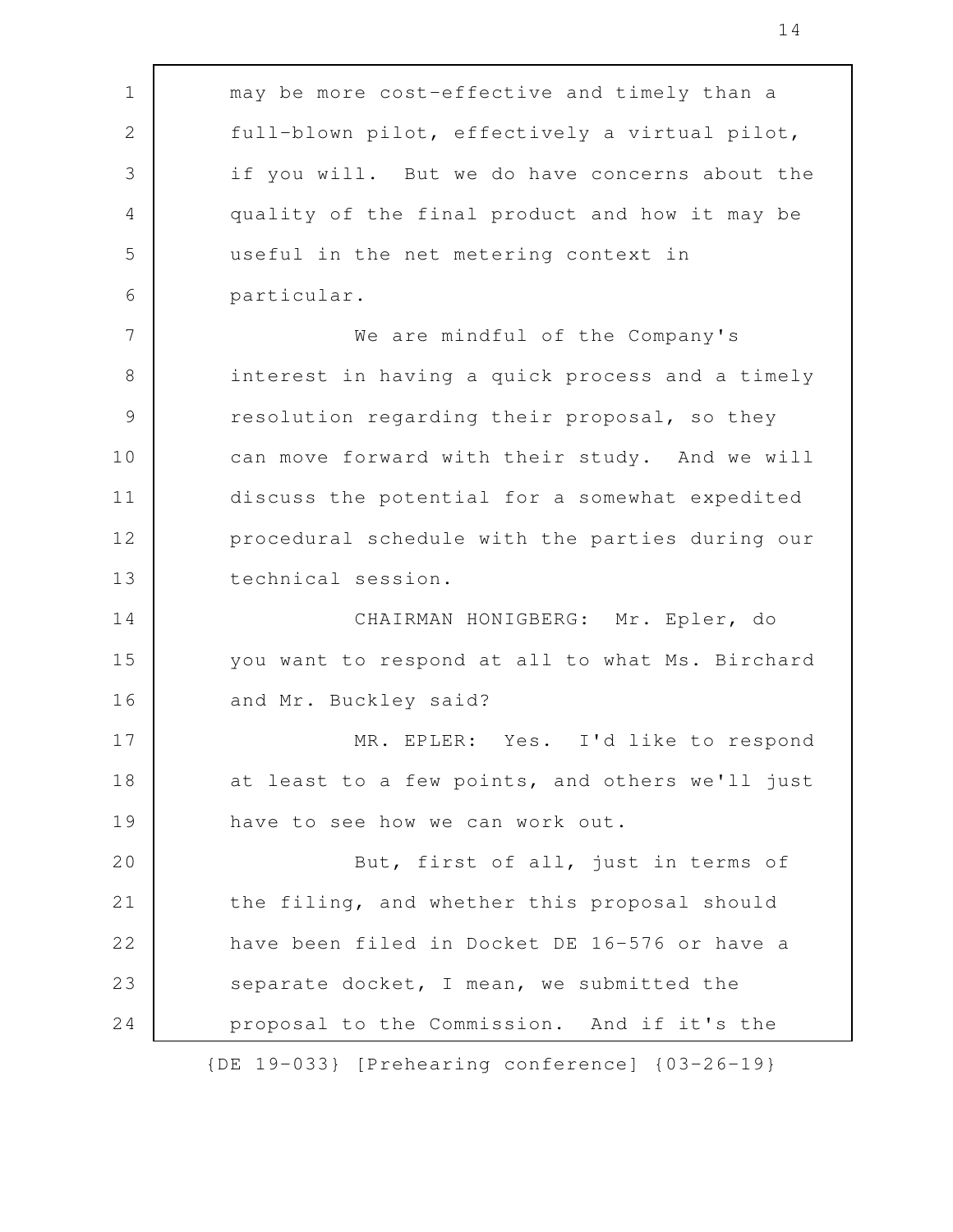Commission's prerogative to place this back into 16-576, we have no objections. There was no intent to try to preclude parties from participating. That docket has a long history. There's a lot in it. We just thought  $-$  we filed this without a docket designation, it was given one by the Commission, I think automatically how things are handled in the file room. But whatever is the pleasure of the Commission on that subject we will do. I'm willing to send out an electronic version of the filing to the 576 email list. I think that may have been done already, but I'm not sure. So, if there's anything we can do to take care of those concerns, we're willing to do it. In terms of whether this is a pilot or not a pilot, we filed and we conducted a pilot back in 2011 at a cost of -- well, it's hard to say. I mean, we got cost recovery both in Massachusetts and New Hampshire totaling about \$500,000. The pilot itself cost us way more than that. We ate a lot of costs on consultants, we ate a lot of costs -- the 1 2 3 4 5 6 7 8 9 10 11 12 13 14 15 16 17 18 19 20 21 22 23 24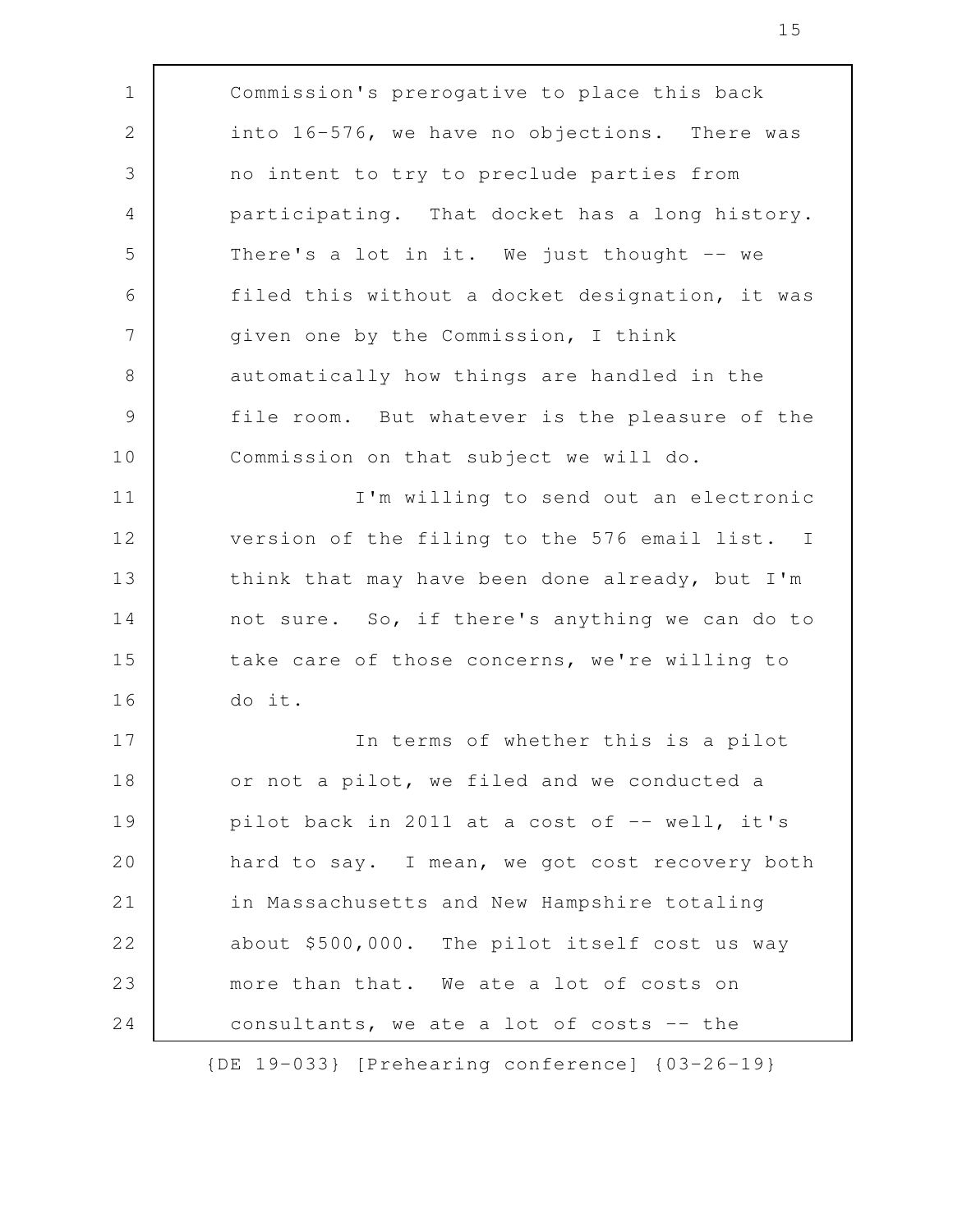| $\mathbf 1$   | equipment manufacturers who helped us with that |
|---------------|-------------------------------------------------|
| $\mathbf{2}$  | pilot ate a lot of costs.                       |
| 3             | We filed a report in both                       |
| 4             | Massachusetts and here in New Hampshire. And    |
| 5             | we provided copies of that report to all the    |
| 6             | parties in 16-576. We did not receive one       |
| 7             | question from anyone about that pilot, even     |
| $8\,$         | though we made the information available        |
| $\mathcal{G}$ | multiple times in multiple proceedings.         |
| 10            | On that basis, we have determined               |
| 11            | just replicating and doing another pilot was    |
| 12            | not cost-effective. We feel that doing this     |
| 13            | study in the way that we propose to conduct it, |
| 14            | and being able to replicate various scenarios   |
| 15            | among customers, and welcoming participation in |
| 16            | trying to determine what scenarios to model     |
| 17            | from participants, will be very effective in    |
| 18            | trying to determine customer behavior, and also |
| 19            | the impact on our company in being able to      |
| 20            | actually track and bill and monitor a           |
| 21            | time-of-use structure.                          |
| 22            | And we are doing this because we are            |
| 23            | serious about implementing a time-of-use rate   |
| 24            | structure, hopefully, in the next rate case.    |
|               | {DE 19-033} [Prehearing conference] {03-26-19}  |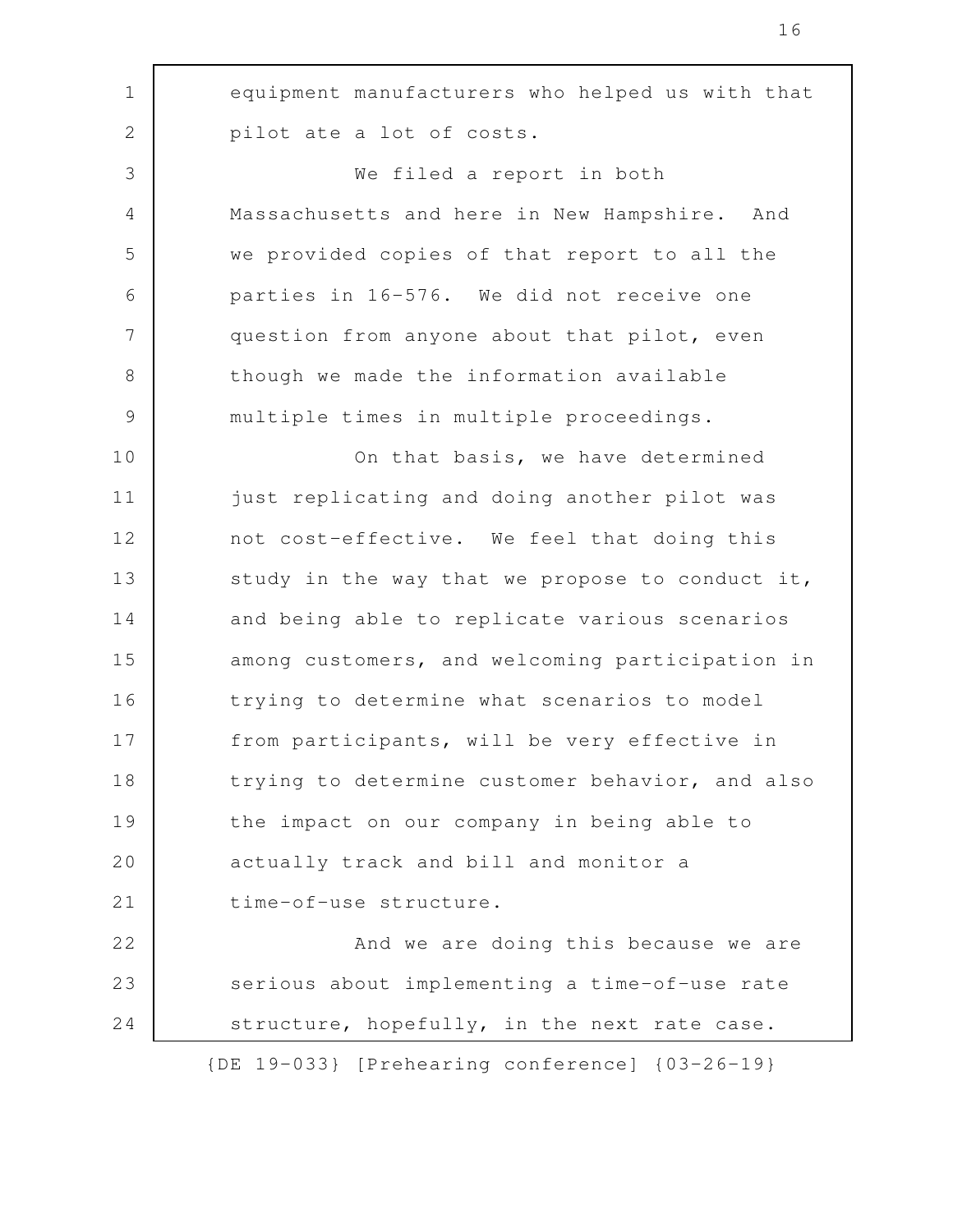We'd like to move this along as quickly as possible, to be able to gain that information and gain that expertise, and to learn some lessons. So, we are very serious about this. In terms of the cost, we're proposing cost recovery through our EDC component, which is a reconciling component. We're also -- so, we will only seek to recover costs that we actually spend. We understand we have the burden to prove that the costs were prudently incurred. We intend to do so. We wanted to give a sense of a ballpark figure of what we anticipated spending, and that's how we designed that. But, in terms of cost recovery, we're not asking for a sign-off from the Commission on the number that's in the filing itself. We understand that you will scrutinize our cost recovery when we come before you in the EDC filings. CHAIRMAN HONIGBERG: If things go according to your plans and thoughts, when would time-of-use rates be put in place, either as an option or as a requirement for your 1 2 3 4 5 6 7 8 9 10 11 12 13 14 15 16 17 18 19 20 21 22 23 24

{DE 19-033} [Prehearing conference] {03-26-19}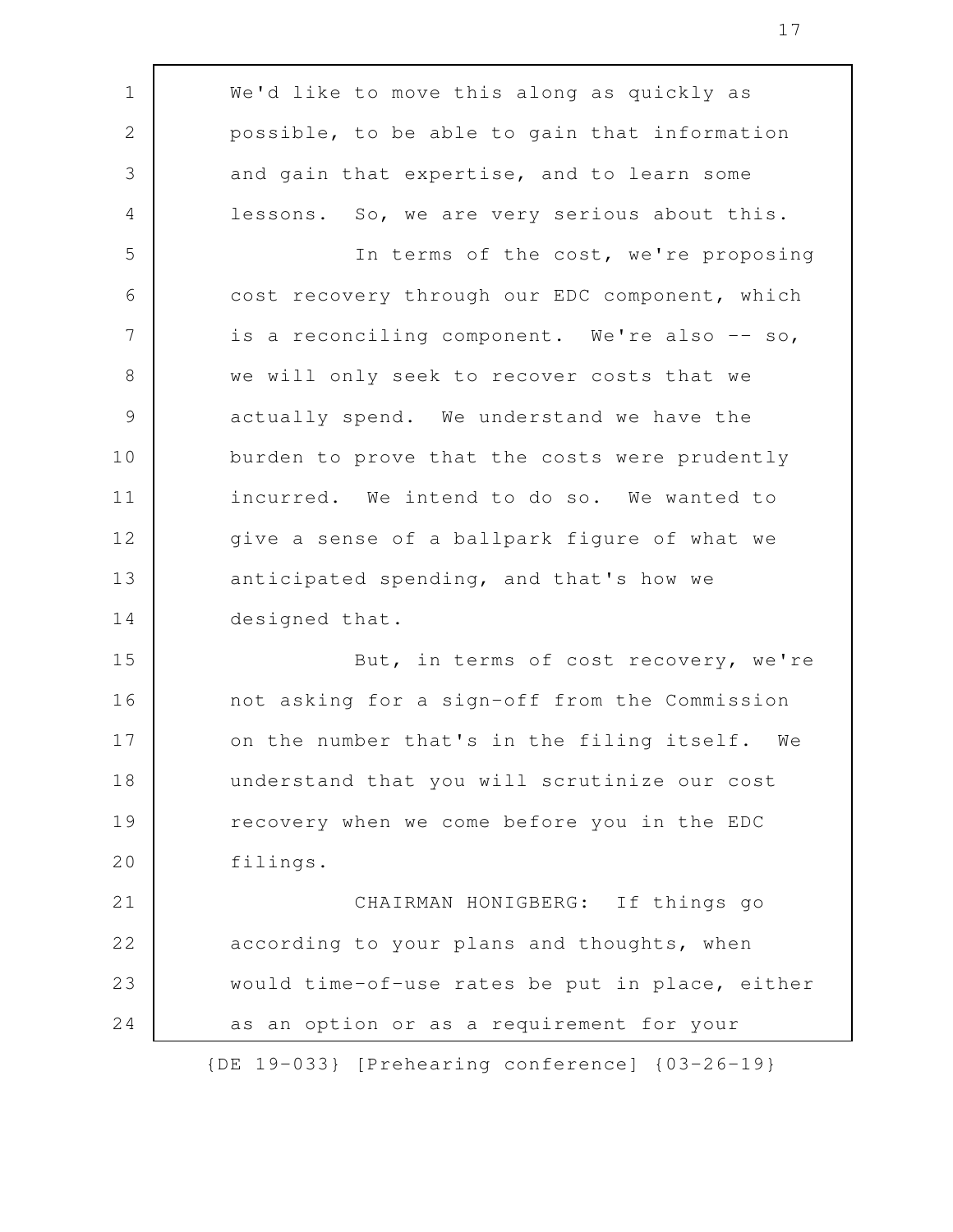customers? MR. EPLER: Hopefully, within the next rate case. CHAIRMAN HONIGBERG: When do you anticipate filing the next rate case? MR. EPLER: At this time, I don't have a date certain, because a lot of that depends on kind of our monitoring our financial indicators and so on. But I believe, under the stipulation in the last rate case, there is a stay-out provision, and I don't -- I don't have those dates in front of me. CHAIRMAN HONIGBERG: I don't either. MR. EPLER: But it's not imminent, let's -- I will tell you that. But the intent is to be able to gain enough information in this process over the next 12 months, 18 months, to be able to come forward with a proposal that would implement the results. CHAIRMAN HONIGBERG: Okay. Thank you. If there's nothing else, then we will adjourn the prehearing conference and leave you {DE 19-033} [Prehearing conference] {03-26-19} 1 2 3 4 5 6 7 8 9 10 11 12 13 14 15 16 17 18 19 20 21 22 23 24